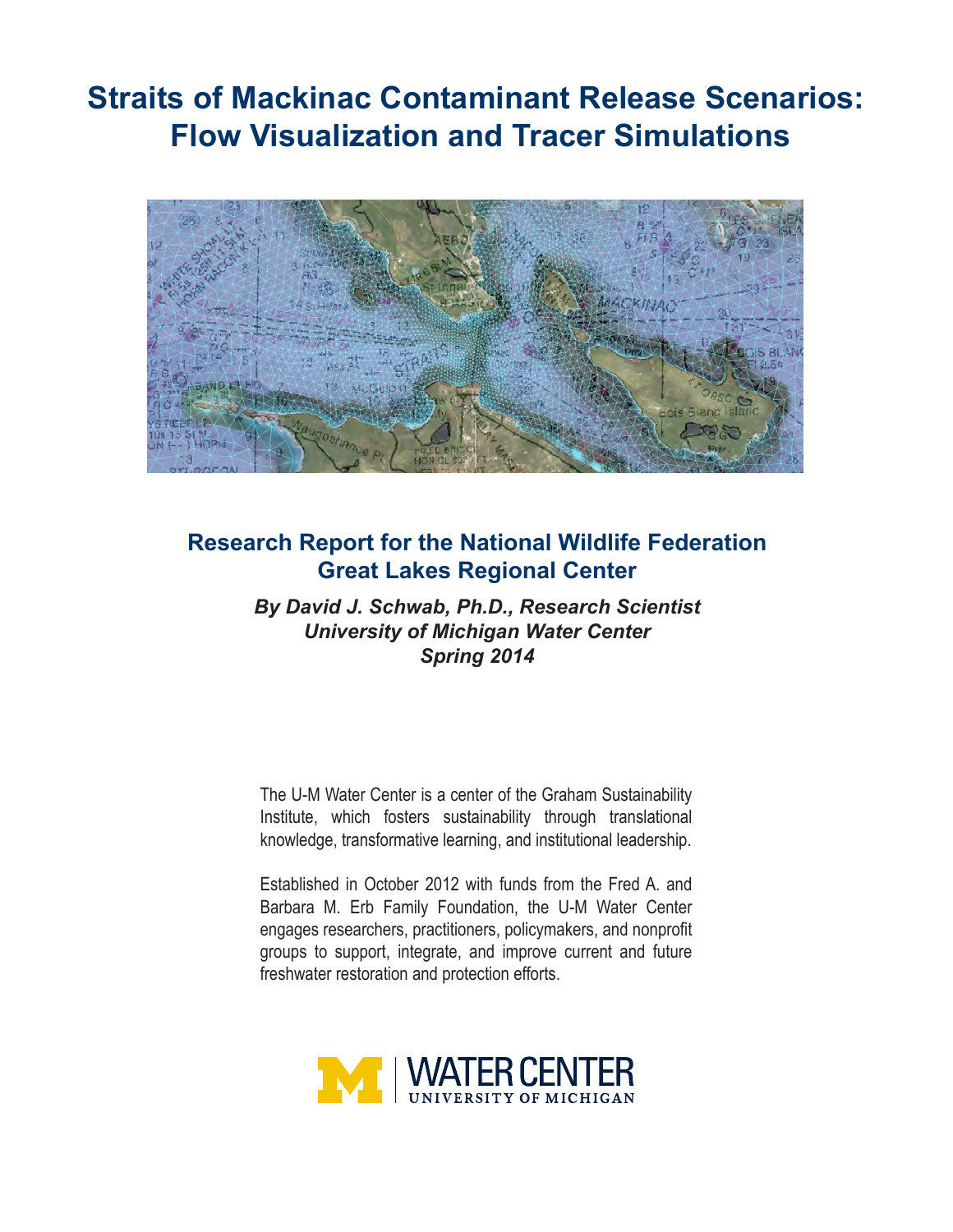#### **Straits of Mackinac Contaminant Release Scenarios: Flow Visualization and Tracer Simulations**

#### **Project Report to National Wildlife Federation**

David J. Schwab, Research Scientist University of Michigan Water Center 5/16/14

#### **Introduction**

The Straits of Mackinac is the roughly 10 km long section of waterway connecting Lakes Michigan and Huron into a single hydraulic system. It is spanned at its narrowest point (6 km) by the Mackinac Bridge which connects Michigan's upper and lower peninsulas. Tens of thousands of trucks pass over the bridge each year and hundreds of cargo vessels pass under it. Just west of the Mackinac Bridge, the Straits are also spanned by two submerged oil pipelines that carry up to 23 million gallons of crude oil and natural gas fluids each day (Ellison, 2014).

Currents in the Straits can be as strong as currents in the Detroit River (up to 1 ms<sup>-1</sup>) and tend to reverse direction between eastward flowing and westward flowing every few days. Peak volumetric transport through the Straits can reach 80,000  $m<sup>3</sup>$  $s<sup>-1</sup>$  (more than 10 times the flow of the Niagara River). Flow through the Straits can play an important role in water quality, contaminant transport, navigation, and ecological processes.

To better understand and better communicate these unique flow conditions, the UM Water Center has used results from a recently published hydrodynamic model (Anderson and Schwab, 2013) of the connected Michigan-Huron system to produce computer simulations and animations of hypothetical tracer (dye) releases in the Straits. Since properties of various contaminants in water vary widely, we used 'neutral' tracers, which follow the ambient current and have no inherent tendency to float or sink. The tracers are released at three locations in the model, one near the south shore of the Straits, one near the north shore of the Straits, and one in the center of the Straits. At each location, tracers are released at three depths: surface, mid-depth, and near bottom. The tracers are released continuously over a 12 hour period at two different times of the year, and then tracked for 20 days as they are moved by the simulated currents. Animations were prepared for 6 cases corresponding to south, center, and north releases at the two different times of the year. Hopefully, these simulations and animations will be useful in understanding and preparing for potential impacts of an accidental contaminant release in the Straits. 

#### **Hydrodynamic model**

The currents used to calculate tracer trajectories in this study are based on the results of Anderson and Schwab (2013). They developed a three-dimensional,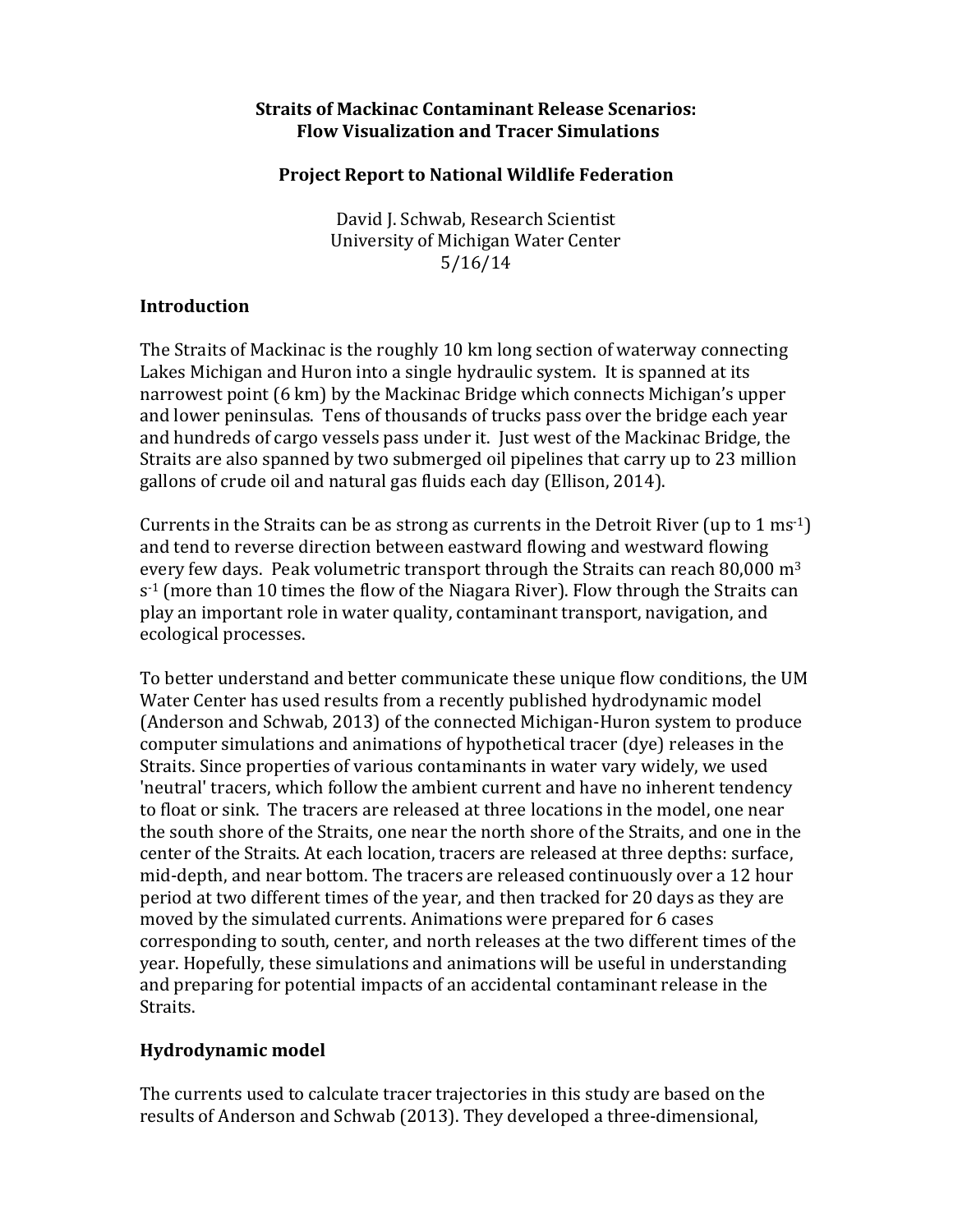unstructured mesh hydrodynamic model that extended over Lake Michigan and Lake Huron, including the Straits of Mackinac. The model is based on the Finite Volume Coastal Ocean Model (FVCOM; Chen et al., 2006), a free-surface, hydrostatic, primitive-equation hydrodynamic model that solves the continuity, momentum, and energy equations in three-dimensions on an unstructured. sigma-coordinate (terrain-following) mesh. FVCOM has been validated and implemented successfully in several coastal ocean applications as well as in the Great Lakes and connecting channels (see Anderson and Schwab, 2013 for numerous references). For the combined-lake model, three arc-second bathymetric and coastline data for the Great Lakes were obtained from the NOAA National Geophysical Data Center (NGDC) and interpolated to the unstructured mesh. The horizontal grid resolution of the mesh ranges from 100 m in the Mackinac Straits to 2.5 km in the center of the lakes (Fig. 1). Vertical resolution is provided by 20 uniformly distributed sigma layers.



Figure 1. Section of computational mesh for hydrodynamic model (Anderson and Schwab, 2013) and 3 contaminant release points.

Simulations in Anderson and Schwab (2013) were carried out for the period April– December 1990 using realistic atmospheric forcing to drive the model. Validation was provided by the NOAA/NOS water level gauges for water levels, NOAA/NWS buoys for hourly surface water temperatures at 4 locations, and current measurements from two Acoustic Doppler Current Profilers deployed in the Straits during the simulation period (Saylor and Miller, 1991). A statistical analysis and spectral analyses were carried out comparing the observed and modeled variables and both showed very good agreement.

The main result of the Anderson and Schwab study was that the model accurately predicts oscillating flow at the Straits, and also simulates the vertically bidirectional currents that appear during the stratified period. The observed dominant flow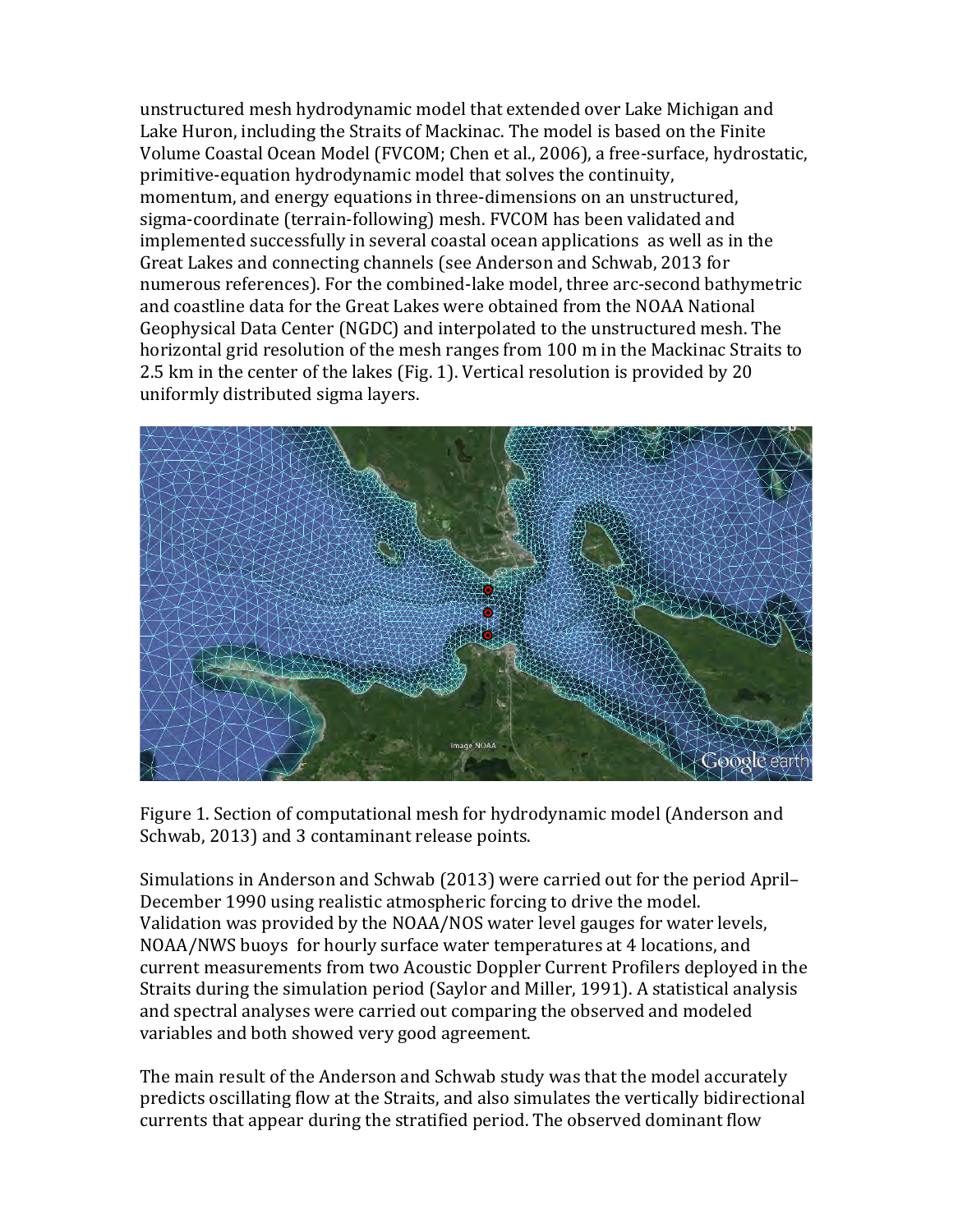oscillation occurs at a period of roughly 3 days, and current speeds can reach up to 1 m  $s^{-1}$  with a volumetric flow of 80,000 m<sup>3</sup>s<sup>-1</sup>. A comparison of water level records and atmospheric pressure changes, which indicate the passage of weather systems across the lakes, yielded similar periods for each, indicating that flow oscillations in the Straits are mainly caused by changing weather patterns.

#### **Contaminant Release Scenarios**

Two 20 day time periods were chosen for contaminant release scenarios. The first was August 1-21, 1990 (Day of year 213-233) and the second was September 23-October 13, 1990 (Day of year 266-286). As shown in Figure 2, the first release period started during a peak in eastward flow through the Straits and the second period started during a peak in westward flow. Both 20 day periods included 6-8 cycles of the oscillating flow through the Straits.



Figure 2. Average flow through the Straits of Mackinac as estimated by the model of Anderson and Schwab (1990). The two 20 day periods chosen for contaminant release scenarios are highlighted.

To simulate the trajectory of a contaminant release, we used 'neutral' tracers, which follow the ambient current and have no inherent tendency to float or sink. For each time period, three different scenarios are simulated. In each scenario, tracers are released at a rate of 100 per hour at one of three locations in the model, one near the south shore of the Straits, one near the north shore of the Straits, and one in the center of the Straits (Table 1). At each location, tracers are released at three depths: surface, mid-depth, and near bottom. The tracers are released continuously over a 12 hour period at two different times of the year, and then tracked for 20 days as they are moved by the simulated currents. The tracers are treated as discrete "particles" to better track the initial trajectory of the release when there is relatively little dispersion. The trajectory calculations for each tracer include a "random walk" component to simulate large-scale dispersion. The horizontal and vertical dispersion coefficients were set to  $0.05 \text{ m}^2\text{s}^{-1}$  and  $0.0005 \text{ m}^2\text{s}^{-1}$  respectively. If each tracer corresponded to 300 gallons, the contaminant release at each depth would be 360,000 gallons over a 12 hour period, or a total of 1.08 million gallons from all three depths. A particle tracking computer code based on Bennett et al. (1983) and Anderson and Phanikumar (2011) was used for calculating the trajectory of each tracer for the 20 day period. The particle tracking code is similar to the method used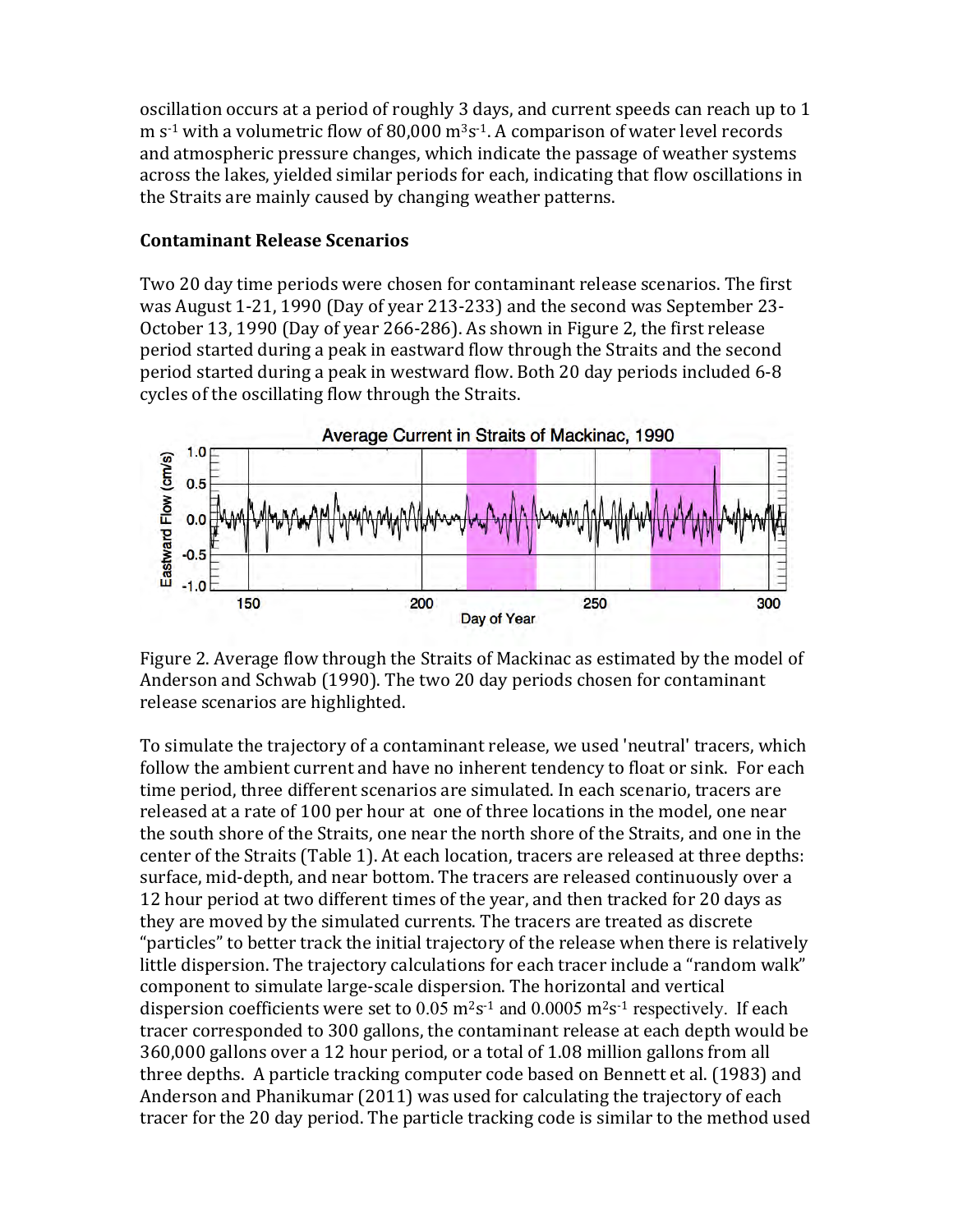by the NOAA spill response team to predict the transport and fate of actual contaminant releases (http://response.restoration.noaa.gov/gnome). Animations were prepared for 6 cases corresponding to south, center, and north releases at the two different times of the year.

| Location | Latitude (N) | Longitude (W) | Depth $(m)$ |
|----------|--------------|---------------|-------------|
| South    | 45.79482     | 84.75500      | 9.5         |
| Center   | 45.81279     | 84.75500      | 42.8        |
| North    | 45.83076     | 84.75500      | 3.8         |

Table 1. Locations and depths of tracer release locations in the Straits of Mackinac.

# **August Release Scenario**

Tracers were released starting on August 1, 1990 00Z at the rate of 100 per hour at surface, mid-depth, and near bottom at three locations across the channel. Release was stopped 12 hours later (12Z). The tracers were allowed to move with currents (from the hydrodynamic model) and were tracked for 20 days. During this period, average currents in the Straits were initially eastward, but changed direction every day or two. Currents at mid-depth and bottom reverse direction sooner than at the surface and are moving tracers to the west after 2 days. Surface tracers from the southern release point have impinged on the southern shore of Lake Huron just east of the Straits within 12 hours. Surface tracers from the central release impinge on Bois Blanc Island after 2 days. Tracers from all depths at the northern release point are in the vicinity of Mackinac Island and Round Island after 12 hours, and near the northern shore of Bois Blanc Island after 2 days. Because of the initially strong eastward flow, surface tracers, and some of the tracers from mid-depth releases tend to be advected into Lake Huron and end up impacting the southern shoreline as far south as Rogers City after 10 days. Tracers from near-bottom and mid-depth tracers from the southern and central release points are mainly offshore in Lake Michigan after 20 days (Figure 3). Curiously, most mid-depth and many near bottom tracers from the northern release point end up in Lake Huron offshore of Rogers City after 20 days.

# **September Release Scenario**

The second simulation began on September 23, 1990. Locations and duration of the release were the same as the August simulation. This case ended on October 13. Average currents in the Straits were initially westward, but again changed direction periodically throughout the period. The westward flow carried all tracers into Lake Michigan during the first 24 hours. After 2 days, tracers from the northern and central release points were evenly distributed between the Lake Michigan side and the Lake Huron side while most of the tracers from the southern release point were in Lake Huron and impinging on the Michigan shoreline from Mackinaw City halfway to Cheboygan. During this scenario, currents were more similar in direction from surface to bottom than in the August case. After 3 days, some surface particles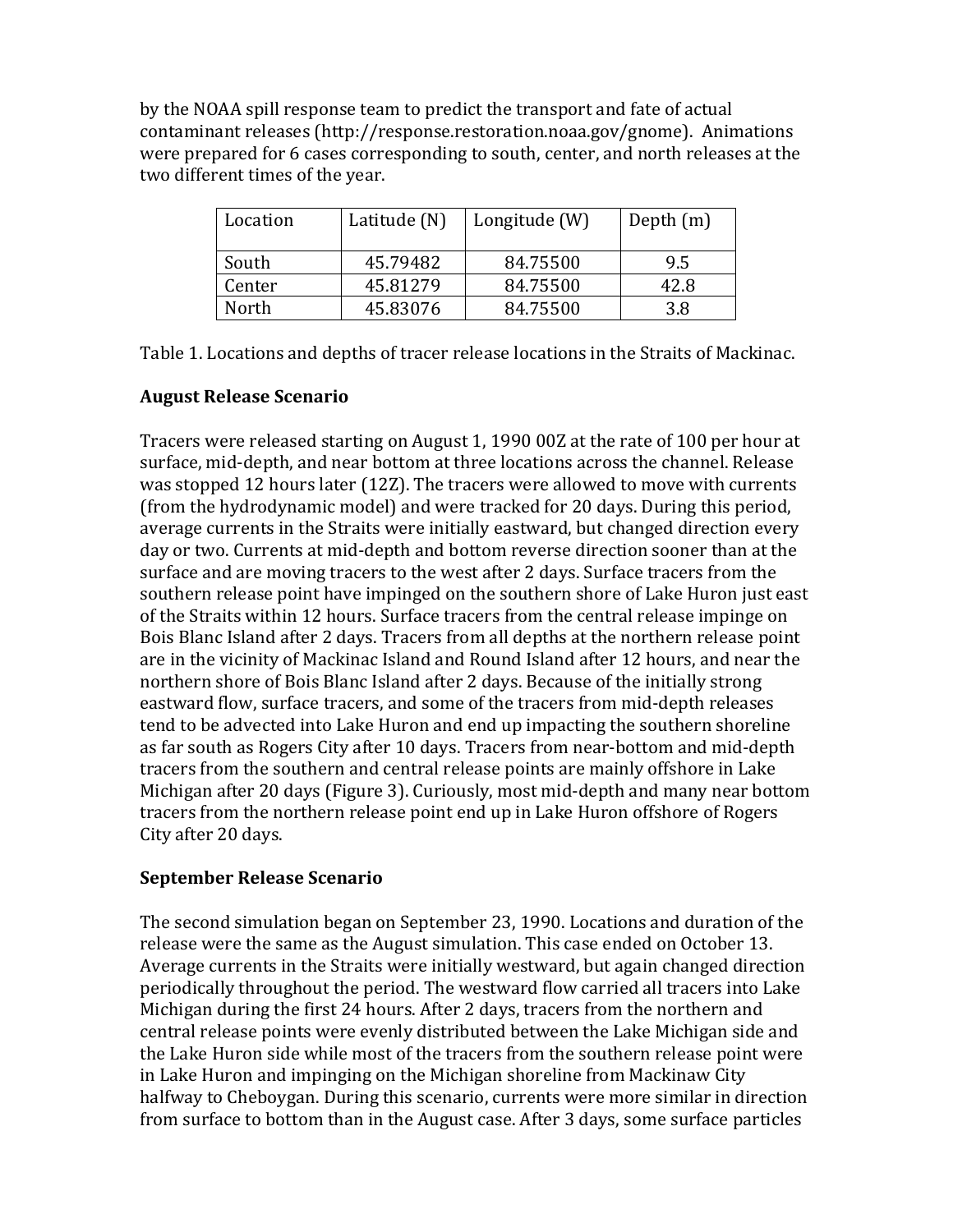from the northern release and particles from various depths from the central release were impinging on the southern shore of Bois Blanc Island. At 10 days, a large number of tracers were beginning to accumulate in an area halfway between the Straits and Beaver Island in Lake Michigan, and particles had been advected along the Michigan shoreline in Lake Huron past Cheboygan, but not as far as Rogers City. After 16 days, some tracers from the northern release have reached Beaver Island in Lake Michigan. At 20 days, the majority of tracers from mid-depth and near bottom releases at all three locations, as well as surface release tracers from the northern location, are in northern Lake Michigan, spread between the Straits and Beaver Island (Figure 3). Most of the surface release tracers from the center location have impinged on the shore of Bois Blanc Island.



Figure 3. Location of tracers after 20 days for August release (left) and September release (right)

# **Summary**

The oscillating currents in the Straits of Mackinac will have a strong influence on the transport and fate of any contaminant release in the Straits. Depending on the direction of the currents in the Straits at any particular time, material released into the Straits could be transported eastward into Lake Huron or westward into Lake Michigan and could move back and forth through the Straits several times. Because of the vertically bi-directional flow in the Straits in the summer and fall, material in